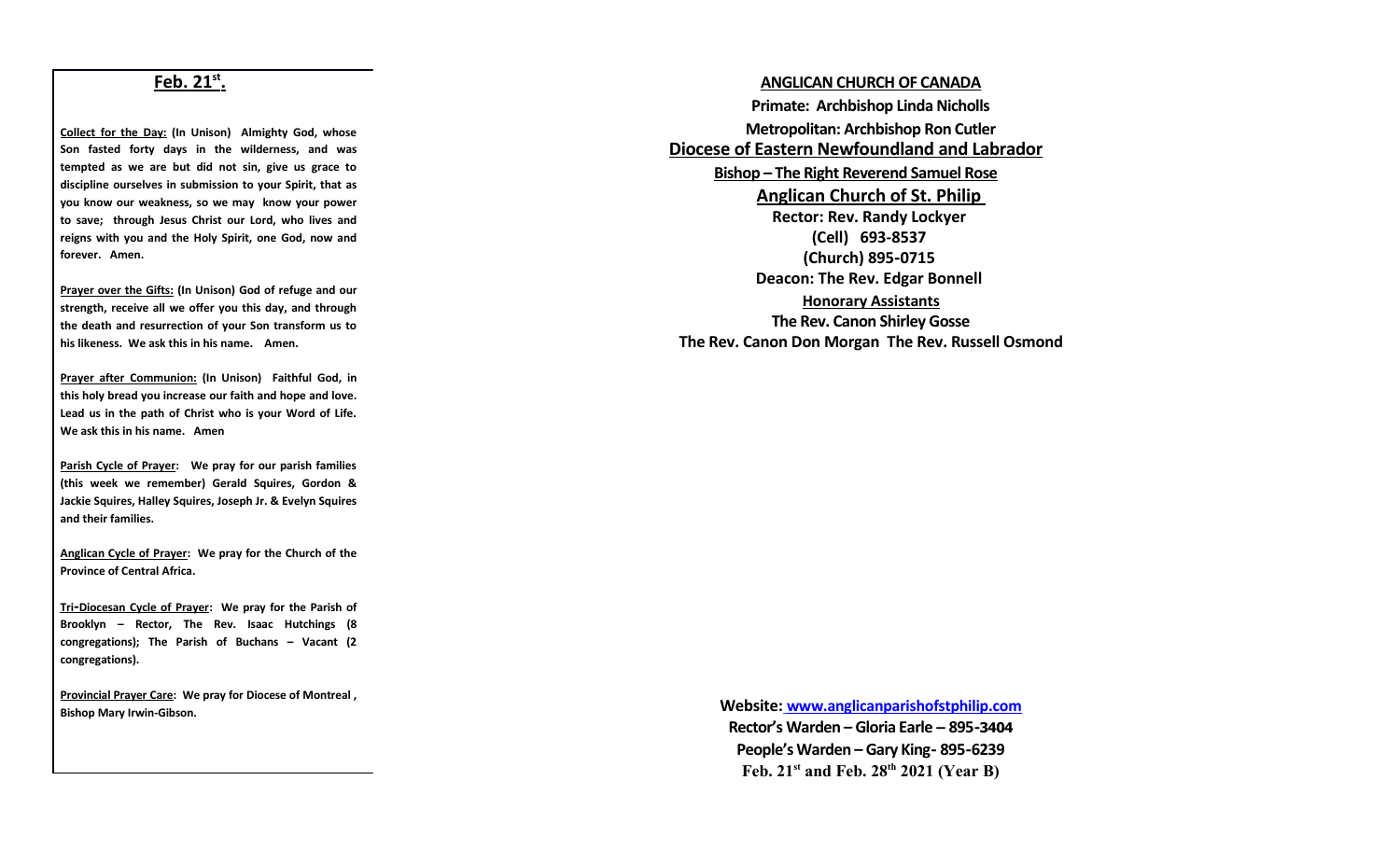#### **A WARM WELCOME IS EXTENDED TO ALL OUR PARISHIONERS AND VISITORS WHO ARE WITH US TODAY. WE HOPE THAT GOD WILL BLESS US AS WE WORSHIP HIM HERE TOGETHER AT ST. PHILIP'S CHURCH.**

**From the Rector's desk:** Well, here we are on our Lenten journey, albeit, a little different from previous years. You will recall that it was in the midst of the Lenten season last year (2020) when all of our churches were ordered to be closed because of Covid-19 and the declared global pandemic. Even though, still under pandemic restrictions, we reopened our churches back in September, and everything was progressing well until a week ago (following worship on February  $7<sup>th</sup>$ ) when we experienced a concerning increase in a new strain of the Covid-19 virus, which abruptly closed our churches again. As a church, a parish, a diocese, we understand fully the need to take serious measures to protect our population, especially those that are most vulnerable, such as seniors and those who have preexisting health conditions. It is the responsible thing to do, and, our diocese and parish will do everything possible to keep our parishioners and our communities safe. In the media, throughout the past year of this pandemic, we have seen religious groups in both the USA and Canada thumb their noses at health care initiatives and directives meant to keep the population safe. They have ignored all the rules and encouraged their faith adherents to gather together in large numbers, unmasked and in close confines. Somehow they believe it is their God-given right to gather, that rules don't apply because of religious freedoms. They have spewed forth all kinds of government conspiracy theories, and in disobeying rules they have spread the virus to thousands. I am convinced that some religious groups actually caused the death of some of their members. That is shocking, but in reality it has been the outcome of reckless and irresponsible behavior by faith groups. We have been blessed in Newfoundland & Labrador to have religious groups that recognize the danger of this virus and the need to do everything in our power to protect our citizens. I am not aware of any faith congregations that have refused to cooperate with healthcare directives from Dr. Janice Fitzgerald, our Chief Medical Officer or Dr. Haggie, our health minister. I**:** believe this cooperation by churches of all denominations and faiths have and will go a long way in gaining the victory **desk** over Covid-19 and its variants. So, here at St. Philip's parish we will continue to be led by Dr. Fitzgerald and our bishop

Like before, this closure of our church building will restrict our ability to meet together weekly as we desire to. However, in the meantime I will continue to post weekly services on Facebook, as well as services in the parking lot when weather permits. I want to stress as well the need for us to maintain our level of financial support to the parish, as our obligations remain the same. This can be achieved by dropping envelopes off at the parish office, mailing them, signing up for E-Giving, doing E-Transfers or dropping them in the offering basket following the parking lot services. I don't know, and nobody does right now how long we will be in this alert level (5), so we will do everything we can to keep communications open with our parishioners. I am still in the office daily and available to chat and/or pray, so please don't hesitate to call me. Let's hope that we can quickly get the virus under control again, and be able to meet in our building before Easter, it is my prayer that we will be able to celebrate Easter inside this year. We are now in the process of installing an FM frequency for our parish. Tucker's Electronics have ordered what is necessary and we hope within a few weeks we will have it available. This will be great for the times we are worshipping outside our building, the congregants will simply tune into the radio channel and listen without lowering the car window. These are unusual times we find ourselves in, and God is providing us with the means to be creative in still worshipping together as the family of God. I encourage everyone to make a conscious effort to observe a holy Lent. See the Facebook services, worship from the parking lot, get out your own prayer books, read scriptures and meditate. Do whatever it takes to make the journey from Ash Wednesday to Easter. We won't always be in a global pandemic, the time will come, and we pray soon, when we will once more be able to gather together in our church building for worship. As we wait for that time, do everything you can to stay safe and help others to do the same. Watch out for your neighbours, be there to lend a helping hand, that is so much what the church is about. Every Sunday we meet together to be spiritually fed and nourished in worship, and this is so we can be of service in the wider community. The church building may be closed but the work of the church goes on every day.

(Rev. Randy)

**Congratulations to Dr. Greg Brown on his new appointment as** *Regional Clinical Chief of Emergency Medicine for Eastern Health.* Greg will be overseeing 12 Emergency Rooms, including places such as Clarenville, Burin, Bonavista, Old Perlican, the Health S**C**ciences and St. Claire's. We wish Greg well in his new responsibilities and keep him in our prayers, especially during these challenging times.

**Baptisms and weddings are still being done inside the church building. For now, baptisms are still taking place outside the normal worship times.** We must still adhere to the maximum number of 100 persons and sanitizing the building after each use. If you need to book a baptism or wedding please call Rev. Randy. We can do these as long as we abide by the government and health regulations around Covid-19**.** If you have a child to be baptized please call Rev. Randy to set up a time.

**If you would like to receive Rev. Randy's weekly email** please provide your email address. Periodically, the Rector sends out emails to all those in the parish whose email he has on file. Please provide him with your email address by emailing him at [lockyerrandy@gmail.com.](mailto:lockyerrandy@gmail.com)

**Rev. Randy is available for prayer –** during this time of separation and

## *Dismissal Song*

**Go now in peace; never be afraid. God will go with you each hour of every day.**

**Go now in faith, steadfast strong and true. Know he will guide you in all you do.**

**Go now in love and show you believe. Reach out to others so all the world can see.**

**God will be there watching from above. Go now in peace, in faith and in love.**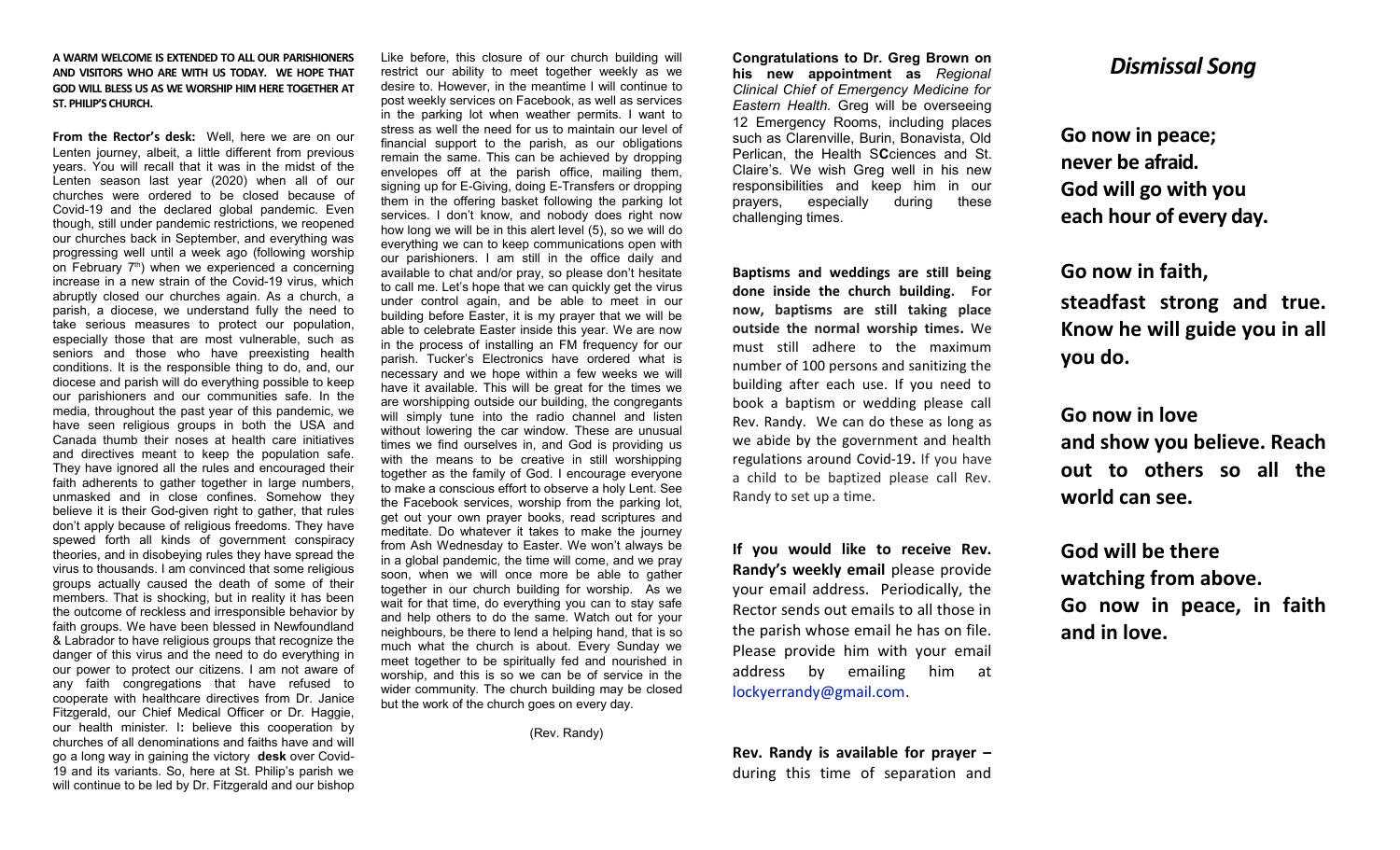and his diocesan Covid-19 task force. isolation many people may be feeling lonely. If you would like prayer, please contact the office (895-0715) and Rev. Randy will pray with you on the phone.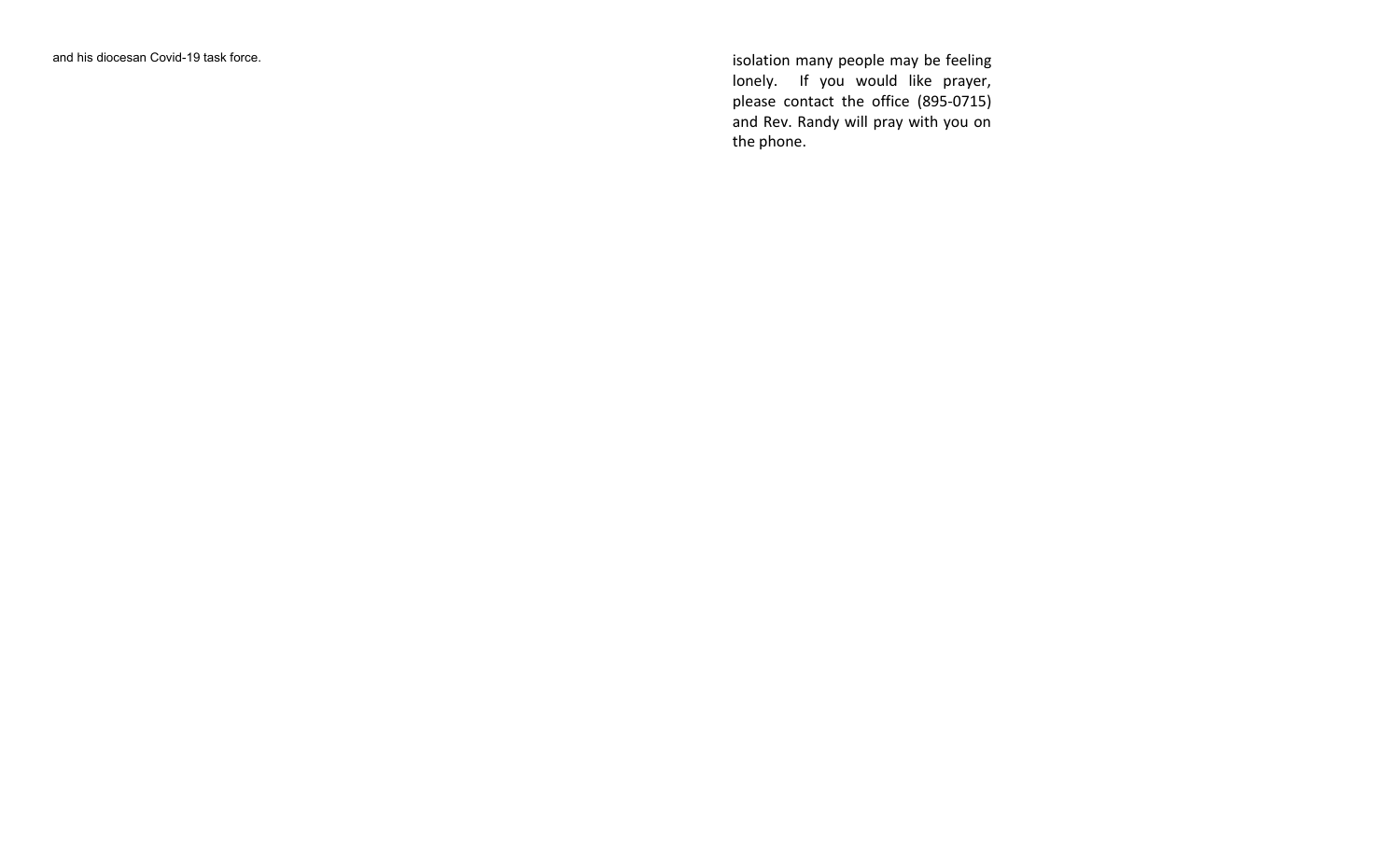### *NOTICES/MEMORABLE DATES*

**All churches in our province are now closed.** Because of another wave of the Covid-19 virus in our province it has become necessary once more to close down. St. Philip's church building is currently closed as well to any parish activities including worship.

**Sunday Services in the parking lot** are being done once more by Rev. Randy every Sunday at 10:30 am. Because we are in Winter of course means that we will be governed by weather conditions.

**The midweek Lenten services began on Ash Wednesday** with an outdoor service. Because the church building is closed for public worship now the services will be posted to Facebook each Wednesday.This year we will be using a series titled *Living Lent As People Of The Resurrection*. We invite you to observe a holy Lent and join us weekly for the journey through Lent to Holy Week and Easter.

**Rev. Randy is now accepting names for Confirmation.** Last year we were about to call for registration for Confirmation when the pandemic was declared and we had to close down. Because we are still closed we are only accepting the names for now. If you have a child for Confirmation please let the rector know. Once we have a definitive number, Rev. Randy will acquire a Confirmation date from Bishop Rose as soon as we are able to safely gather again..

**The FM frequency channel has been ordered.** This may take a few weeks to be done, but it will then give us the ability to broadcast services to those in the parking lot through the car radios. It will eliminate the need to lower car windows especially in bad

**Annual meeting of the congregation** was originally scheduled for the 28<sup>th</sup> of February, however, because our church buildings are closed down that date will now have to be determined at a later date once we are permitted to safely gather.

**Who is an ACW member or an ACM member?** The short answer is, every woman of our parish is an ACW member and every man is an ACM member. We would love to get the numbers of active members up that attend regular meetings. Contrary to what some might think, it's not always about meetings and planning fundraisers, it is also about fun and fellowship together. We would love to see more of our ladies and gentlemen meeting together, getting to know one another better and growing our parish.

**ACW Lenten Sock Project** is being done again this year. Anyone wishing to participate please take one of the tiny socks, and, over the course of the Lenten season fill it with loose change, or if you prefer include cash. Once you have it ready return it to the offering plate where it will be passed on to the ACW. This is a very important project for the ACW because with Covid-19 restrictions they are very limited to what they can do as fundraisers. Last year they collected almost \$1100 from the socks, let's make it even more successful this year. If you need a sock please call the church office.

**Please help us keep up with parish financial commitments.** When the building is closed down it really affects our ability to receive weekly offerings. There are several ways we can keep up- to- date, envelopes can be dropped into the parish office, mailed to the church, E-Transfers by using the parish email or signing up for E-Giving (forms available from the office). Whatever works for you is fine. We have been blessed to have such a

**New Vestry members are needed for the upcoming annual meeting.** Each year several members go off Vestry having served their 3 year term, which leaves openings for new members. Please give this some thought and speak to the rector or wardens if you would like to offer yourself this year. If you served on Vestry before and have been off for at least one year you are eligible to be nominated again.

**Thank you to all our parish supporters for your generosity in 2020.** The year-end financial reports will be available for the annual meeting on February 28<sup>th</sup>, but we can say that they will reflect a very good year for the parish in 2020. Of course it was a challenging year, and we did lose a lot of income from rentals and fundraisers. Fortunately much of this lost was balanced by the federal wage subsidy that we received during some months of the pandemic. However, the real good news story, and one that you should all feel very proud about, is that we saw an increase of nearly \$13,000 in weekly envelope offerings over the previous year (2019). This is the first time we have seen this in a long time. It shows us that the people of the parish of St. Philip's are very concerned about and devoted to the well-being of their parish. Thank you so much and we ask everyone to keep this up as we go forward through this year.

**Tax receipts for 2020 are now available for pickup in the foyer.** Along with this comes our thank you to everyone that made financial offerings to the parish in 2020. Feel free to take those belonging to other family members, friends or neighbours. We want to see them all delivered within the next few weeks.

# THE BULLETIN FOR THE WEEKS OF

**Feb. 21st. & Feb. 28th .**

# **IS GIVEN TO THE GLORY OF GOD AND IN LOVING MEMORY OF:**

**Alma Earle December 24, 1925 – February 25, 2015**

## *And*

**Charles Earle January 12. 1925 – February 21, 2018**

*Given by: David, Gloria, Christopher, Mark & Alexa*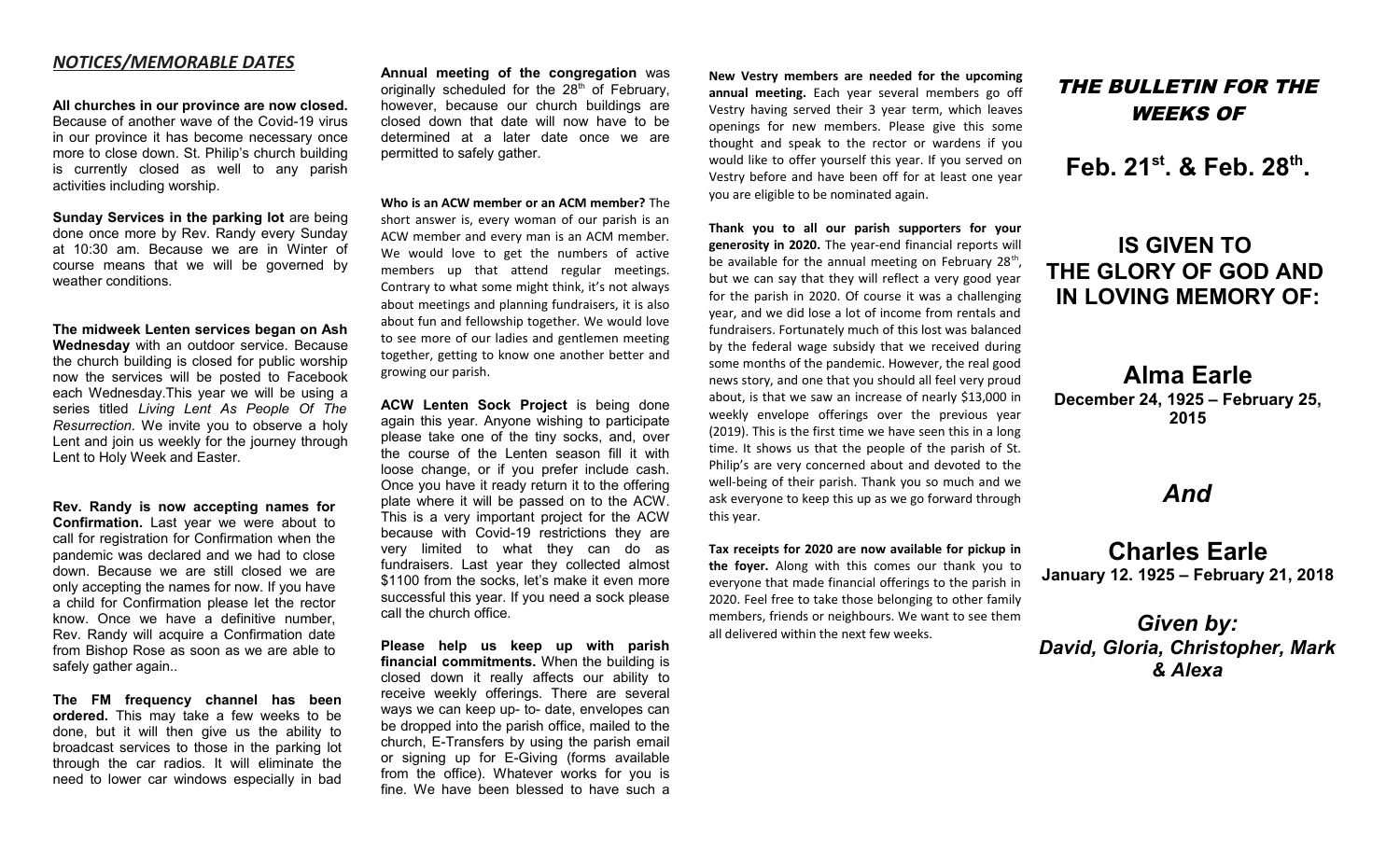weather. faithful congregation where our parishioners have gone above and beyond to meet the needs.